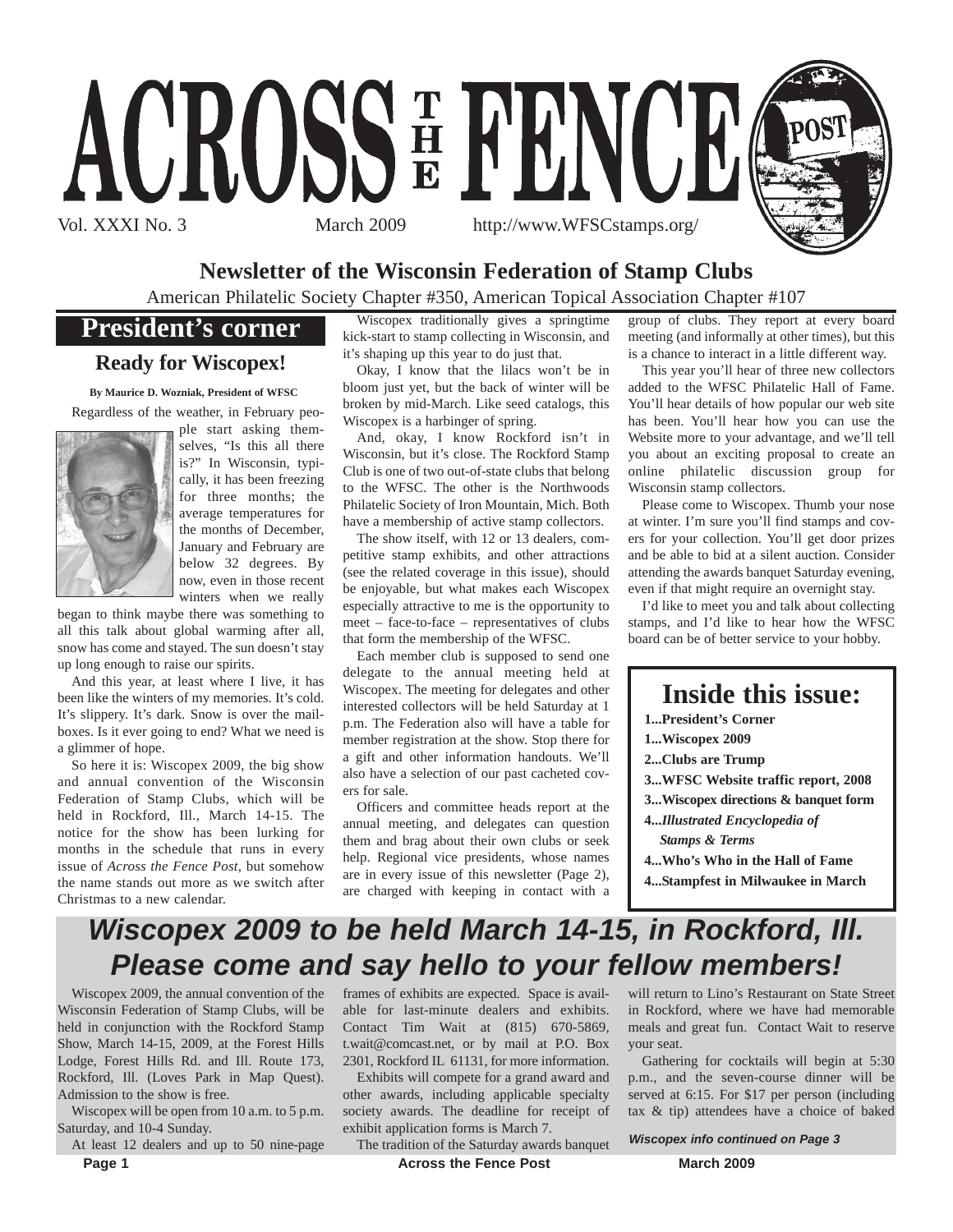## **Clubs are Trump**

**By Maurice D. Wozniak, President of WFSC**

In his monthly letter to members of the **American Topical Association Chapter 5**, Bob Mather related a recruitment success story that other clubs might try to emulate.

In late September, Bob reported that he had secured a table at the recently concluded Wiscopex show, primarily to try to recruit members to the national ATA, "but I also worked on recruiting members to ATA Chapter 5." Bob's table was right next to the Wisconsin Federation of Stamp Clubs table, and I noticed that he spent a lot of time sitting, with his wife and other helpers, and talking with collectors who stopped by. The effort paid off.

In Bob's words:

"In addition to getting 17 people to take ATA membership applications (not all will join the ATA, of course) I was able to increase the ATA Chapter 5 membership from 32 members to 45 members. In this day and age of declining stamp club memberships, that is quite remarkable. Since 1999, when the club was restarted with six members, it has seen a continual growth.

"It really was not too hard to recruit new members because our club offers a truly great bargain. At \$2 annual dues you get 12 meeting notices with cacheted envelopes and a *free* [emphasis mine] holiday dinner in December (except for the one-time exception for those members who signed up during the show because we had waived the initial \$3 initiation charge)."

Bob didn't mention it, but the chapter also has compelling programs and encourages member participation in each of them. That fosters continuing interest.

Other clubs can profit by **ATA Chapter 5**'s example. Actively promote your club at nearby stamp shows and even at community events that might appreciate your participation. Be proud of your club when you approach potential new members. Sing its praises. Pass out membership forms and invite new people to your meetings. Schedule interesting programs and encourage outreach efforts that will engage members.

Bob's letter, dated Nov. 1, 2008, told members that the chapter had outgrown its previous meeting space. Since January the group has been meeting in Room G110 at Mayfair Mall in suburban Milwaukee.

"Our group is getting larger and Room G110 is a much larger room and will accommodate our programs more easily," he wrote.

The room is closer to the elevator and stairs also, an added bonus for the effort expended to seek out more collectors.

#### **Program ideas**

A **Badger Stamp Club** (Madison) member with a background in cognitive sciences, the "logic of the mind," gave a program on common-denominator character types that pertain to stamp collectors so members could "learn a bit about yourselves."

A slide show on the Pan-American Exposition was on tap at the **Green Bay Philatelic Society**, and the newsletter editor added a cautionary aside to one member: "Please remember to bring the projector." At another meeting, the club had a record number of entries in a so-called "Way-Out Topical" contest. That evening's meeting also included a show-and-tell and a silent auction.

A look-it-up program at the **Kenosha Stamp & Cover Club** asked "Where in the World Is KA3AKCTAH?" Members used references to identify unfamiliar countries.

#### **What others are doing**

The **Waukesha County Philatelic Society** and **Wauwatosa Philatelic Society** are discussing a proposal for a combined major large auction.

Darwin Hintz, president of the **Outagamie Philatelic Society**, Appleton, waxed philosophical in a newsletter comment looking ahead to Thanksgiving weekend. He suggested giving thanks for "our rewarding hobby," and using the extra day in the weekend to process "all those stamps that we purchased last month."

**\*\*\***

.

*Information for "Clubs Are Trump" is gathered from club newsletters. Please send newsletters to Maurice D. Wozniak, 1010 Berlin St., Waupaca WI 54981.*

Please remember to patronize *Across the Fence Post* advertisers. They support the hobby and your organization!

## **Wisconsin Federation of Stamp Clubs officers** *Across the Fence Post* is the official publication of stamp Clubs, Inc., a

#### PRESIDENT Maurice D. Wozniak

1010 Berlin St. Waupaca, WI 54981 715-258-2025 mwoz@live.com

#### VICE PRESIDENT Jim Stollenwerk

1020 Hazelwood Court West Bend WI, 53095 Home: 262-306-0829 Cell: 262-305-1483 JSASTOLLEN@charter.net

**SECRETARY** Vacant

#### TREASURER Charles H. Green

5199 Bittersweet Lane Oshkosh WI 54901-9753 (920) 426-1066 bgreen9001@yahoo

#### VP YOUTH DIVISION MaryAnn Bowman P.O. Box 1451 Waukesha, WI 53187

#### NE REGION VP

Al Marcus (maram@tds.net) Green Bay Phil. Soc. Northwoods Phil. Soc. (Iron Mountain)

Outagamie Phil. Soc. Wisc. Postal Hist. Soc.

#### EAST CENT. REGION VP Vern Witt

Fond du Lac Stamp Club Kettle Moraine Coin & Stamp Club Manitowoc Phil. Soc. Oshkosh Phil. Soc. Sheboygan Stamp Club

#### SW REGION VP

Valerie Cook Badger Stamp Club Baraboo Stamp Club Janesville Stamp Club Monroe Stamp & Postcard Club Rockford Stamp Club

#### SOUTH CENTRAL REGION VP Art Gaffney stehlee@aol.com

Waukesha County Phil. Soc.

#### SE REGION VP Art Schmitz

pescador@milwpc.com Am. Top. Assn. (Chap. 5) Belle City Stamp Club Kenosha Stamp & Cover Club North Shore Phil. Soc. (Milw.) Northwestern Mutual Stamp Club Polish American Stamp Club Wauwatosa Phil. Soc.

#### Art Petri

American Air Mail Soc. (Billy Mitchell Chapter)

Germany Phil. Soc. (Chap. 18)

Italian American Stamp Club Milwaukee Phil Soc.

#### CENTRAL REGION VP Mike Lenard

mjlenard@aol.com Central Wisc. Stamp Club

- Chippewa Valley Stamp Club Northwoods Stamp & Coin Club (Rhinelander)
- Wisconsin Valley Phil. Soc.

the Wisconsin Federation of Stamp Clubs, Inc., a 501c3 non-profit organization. WFSC also is a life member of the APS (since 1953). For more information about WFSC, please contact the Central Office.

AFTP is published monthly September through April, and every other month May through August (10 issues per year). News of Wisconsin collectors, club news and gratis original philatelic features are welcomed. The editor accepts submissions in any format, but prefers email if possible. Editor reserves the right to make editorial changes to submitted copy.

Material appearing in AFTP not carrying an individual copyright notice may be reproduced only by not-for-profit organizations, provided the author(s) and AFTP receive credit or attribution. All materials carrying an individual copyright notice are the sole property of the author(s).

Unless explicitly stated by an officer in conjunction with official WFSC business, opinions expressed by the editor or individual authors are not necessarily endorsed by the WFSC.

Submission deadlines for editorial and avertising materials are for the 1st of the month preceding month of publication (i.e. Jan. 1 for Feb. issue).

All show calendar information, along with all other editorial matter and listings, should be sent to: Wayne L. Youngblood, Editor ATFP, P.O. Box 111, Scandinavia WI 54977-0111. (youngblood@tds.net) phone: 715-467-4416.

Advertising material and payment should be sent to Dave Carney, Advertising Manager, AFTP, P.O. Box 55, Kimberly, WI 54136-0055. (dcarneyl@new.rr.com) phone: 920-687-9077. For a complete list of advertising rates and policies (display, classified and listings), request a copy from the advertising manager.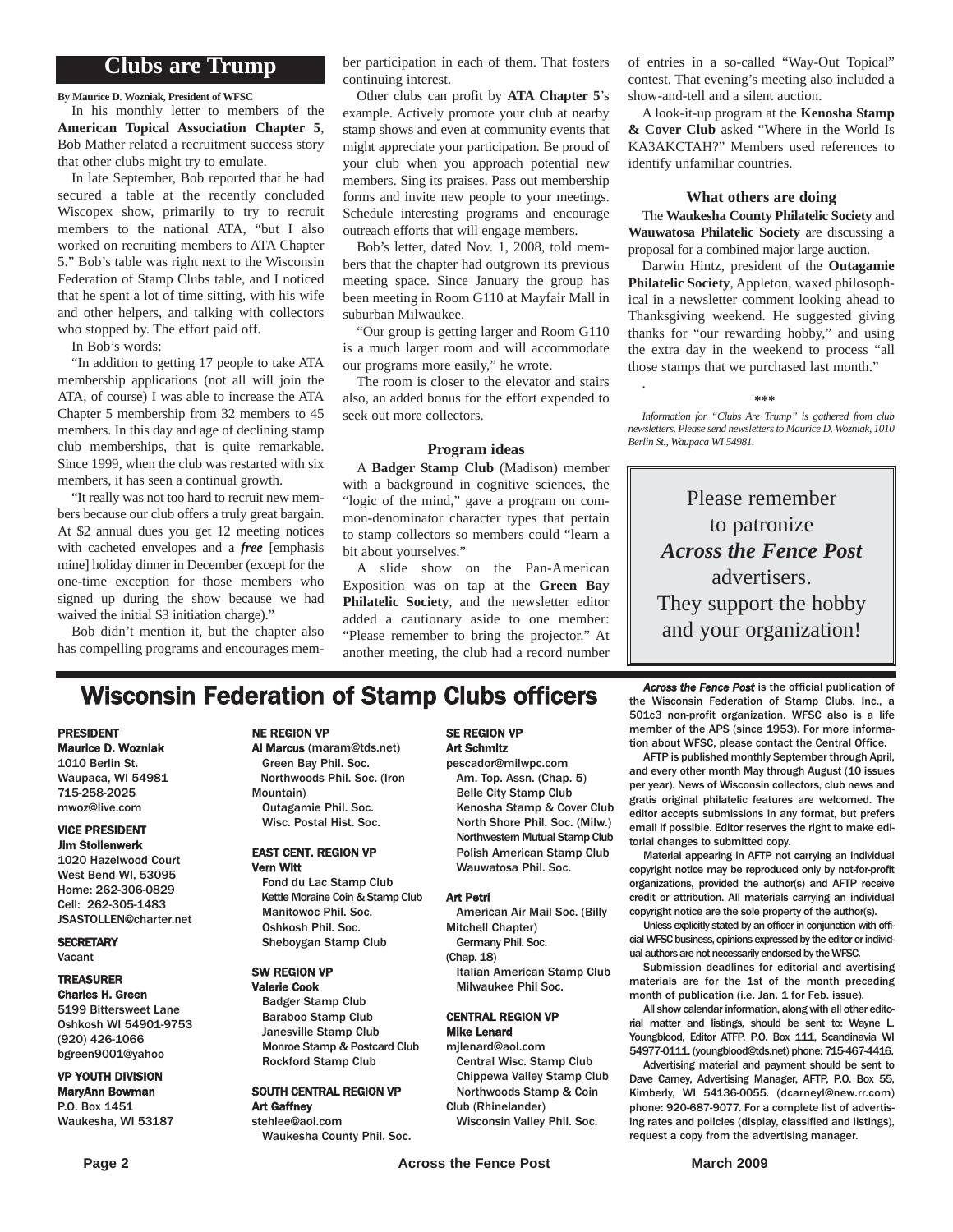## *Green Bay tops 2008 Website ranking in page views on http://www.wfscstamps.org*

#### *Steve Kluskens, WFSC Webmaster*

The Green Bay Philatelic Society had the most-viewed club page on the WFSC website (www.wfscstamps.org) in 2008.

Last year's winner, Oshkosh Philatelic Society, saw a 70% increase in traffic from 2007, but Green Bay's more than doubled, to 643 page-views in 2008. Monthly club updates did the trick, simply emailed to the webmaster (webmaster@wfcsstamps.org). The Wisconsin Postal History Society and Badger Stamp Club also doubled their web traffic in 2008, ranking second and third, with Oshkosh coming in fourth. Northwoods Philatelic and ATA Chapter #5 drew more than 500 views, and most club pages drew more than 300 views for the year.

The WFSC website's total traffic more than doubled as well, from 30,000 page-views in 2007 to more than 64,000 last year. This is no surprise: That world we call the Internet – websites, people browsing and buying online – seems to grow every year more than we expect. As always, these numbers do not refer to "hits,"

#### *Wiscopex info continued on Page 3*

lasagna, veal parmigiana or chicken parmigiana.

Besides exhibit awards, three new members of the WFSC Philatelic Hall of Fame will be announced at the dinner.

The show theme and cachets will feature the four United States stamps issued in February for the 200th anniversary of the birth of Abraham Lincoln, 16th president of the United States. The pictorial cancel will feature an "A. Lincoln" signature. We will also commemorate the 50th anniversary of the first Rockford Stamp Show, which was held in 1959 in conjunction with Ifpex. (Remember the Illinois Federation of Stamp Clubs?)

Cacheted covers are \$2.50 with single stamps affixed, or \$3.50 for a block of four.

but "page-views," which are pairs of eyes looking at web pages. These are people-eyes, too, not automated web-crawlers (which look at our site almost as frequently!).

Being a worldwide collector, for me the most fascinating part of our annual website statistics are the foreign visitors. Canadians looked at more than 1,000 pages. France, Italy and Australia followed, contributing more than 500 page views each. Then the Netherlands, Russia and Germany, each with more than 400. The list is very long; even collectors in small nations took an interest, from Slovenia (87) and Moldova (28), to Tuvalu (9) and Andorra (3)!

The foreign list is a reminder that this is truly a worldwide hobby and, increasingly, one fueled by the Internet. The most-visited club pages on our site are the most frequently updated. If the information changes, those automated web crawlers know it, and they bring eyes to your page, which is a great way to get feet to your meetings. The translation

They may be ordered from the Rockford Stamp Club, Box 2301, Rockford IL 61131. Orders must include a stamped, addressed businesssize envelope for return.

The WFSC annual meeting for delegates to the convention will be held Saturday at 1 p.m. The Federation also will have an information table for member registration at the show.

A United States Postal Service station is expected at the show. Door prizes will be given to attendees, and a silent auction will be held during the two days.

The Wisconsin Postal History Society, which usually has a meeting at the annual Wiscopex show, will not meet there this year. However, the Illinois Postal History Society will hold a brief meeting followed by a walk-through of Rockford Postmarks at the frames by Tim Wait.

Total Time: 13 minutes Total Distance: 8.20 miles A: [1582-1599] W Lane Rd, Machesney Park, IL 61115 Start out going EAST on W LANE RD/IL-173 toward **BURDEN RD.** 2: Turn RIGHT onto CR-11 S/N PERRYVILLE RD. Turn RIGHT onto CR-60/N MULFORD RD. Continue to  $3:$ follow N MULFORD RD. 4: Turn RIGHT onto E STATE ST/US-20 BR. 5: End at 5611 E State St Rockford, IL 61108-2424 B: 5611 E State St, Rockford, IL 61108-2424 Total Time: 13 minutes Total Distance: 8.20 miles

will be most direct if your club page gives an idea of what your meetings are like. You can post schedules and newsletters for visitors to download and, if you're hosting a show, it's a great way to get out the word. People often go online for information about events: our Shows page is perennially one of the most viewed (1,116 times in 2008), while the printable show and bourse calendar was downloaded 149 times.

There's much more to write, so if you have any questions about posting online, the statistics, or the website in general, please contact me. Send email to webmaster@wfscstamps.org, or write to me at N21531 Chapman Road, Niagara, WI 54151. Both those addresses are the best way to get information online, and I welcome all kinds of content. If you send it, I'll post it!

Finally, the Milwaukee Philatelic Society and the Rockford Stamp Club both have fine websites of their own, so I don't have their numbers. I'm certain they're seeing plenty of traffic and value from their online efforts, though.



| LINO'S RESTAURANT<br>5611 East State St., Rockford, Il                                                                                           |                                     |
|--------------------------------------------------------------------------------------------------------------------------------------------------|-------------------------------------|
| Social Hour, 5.30 Dinner, 6.15                                                                                                                   |                                     |
| Selections All 7 Course Dinners served with Relish Tray, Soup, Garlic &<br>Pizza Breads, Lino's Special Salad, Variety of Pasta, Coffee, Spumoni |                                     |
| Baked Lasagna<br>Veal Parmigiana<br>Chicken Parmigiana<br><b>Total Dinners</b>                                                                   |                                     |
| Price is \$17 for any selection (includes tax & tip)                                                                                             |                                     |
| Name(s)                                                                                                                                          |                                     |
| Rockford Stamp Club<br>PO Box 2301, Rockford, IL 61131                                                                                           | t.wait@comcast.net<br>(815)670-5869 |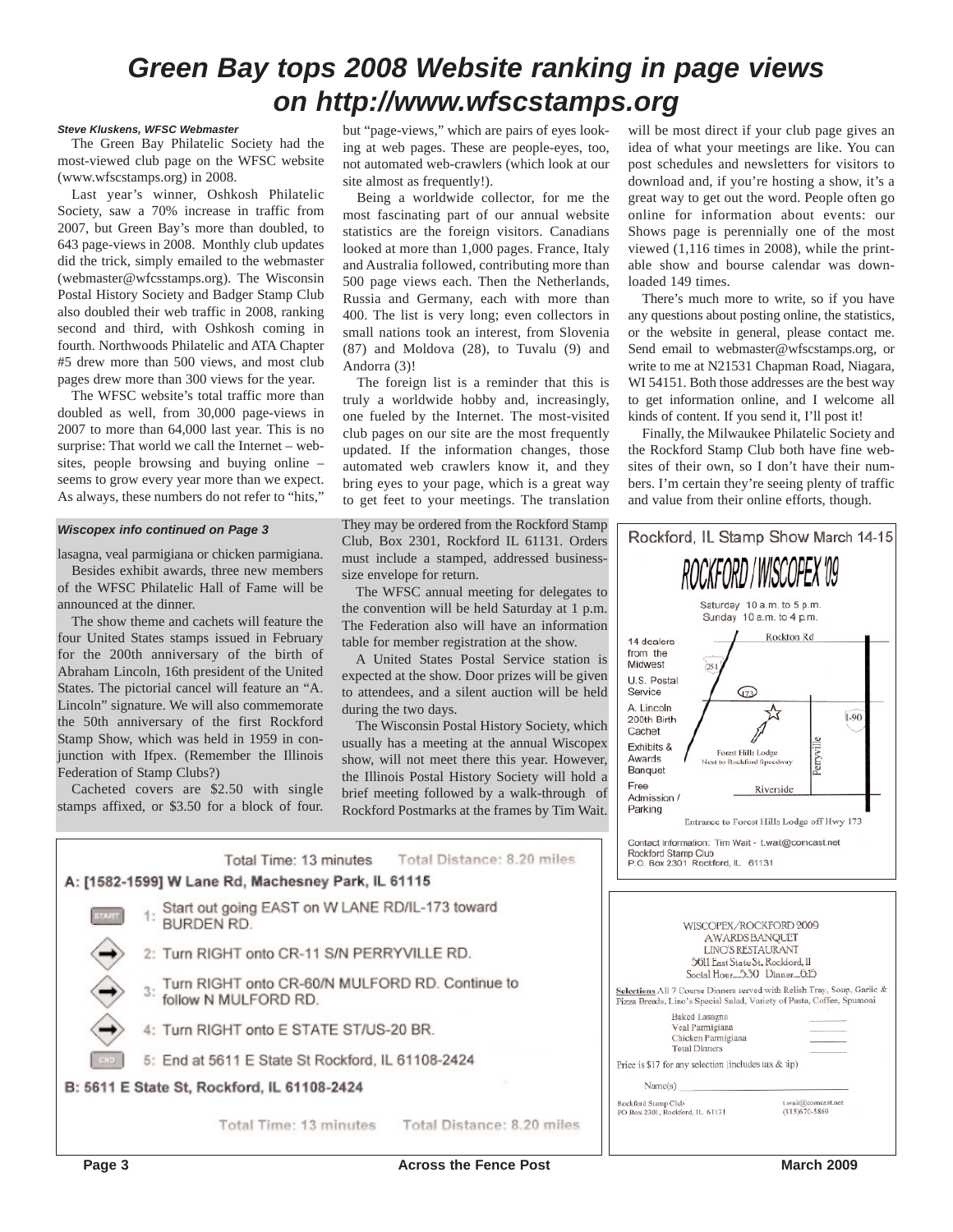# *New feature coming in Across the Fence Post:* **Illustrated Encyclopedia of Stamps & Terms©**

#### *Wayne L. Youngblood*

*Beginning in this issue and running as a periodic feature is the* Illustrated Encyclopedia of Stamps & Terms*, a project I have been working on for more than 20 years. Some of the content has found its way into features I've written over the years, and some was used for* All About Stamps*, a book I wrote while publisher of* Stamp Collector *newspaper.*

*As many different items will be illustrated as possible, and corrections and additions are always welcome, as well as suggestions for philatelic terms you'd like to see defined.*

*To keep the feature as fluid as possible, items will not be published in purely alphabetical order (although any published in a single issue will be alphabetical). We'll begin this month with the very first and very last entries, as well as a few in between.*

**AAPE.** AAPE is the abbreviation for the American Association of Philatelic Exhibitors, an organization founded in 1986 to serve the needs of those collectors who choose to exhibit their philatelic material. The group publishes a newsletter (*The Philatelic Exhibitor*) and pro-



## **WHO'S WHO IN THE HALL OF FAME**

The Wisconsin Philatelic Hall of Fame was established to recognize prominent Wisconsin philatelists for contributions to the hobby in the state of Wisconsin and beyond.

This series of short columns will familiarize *Across the Fence Post* readers with some of the individuals who have been inducted into the Hall of Fame since 1976, as well as some of the interesting details about them.

Which individual most closely matches the following statements? The correct answer appears elsewhere in this issue of *ATFP*:

This month's HOF member is a prominent authority on Yugoslavian stamps, is past chairman of the U.S. Yugoslavia Study Group. He also writes poetry, does landscaping, gardening and painting..

- **(a)** Mike Lenard
- **(b)** Tom Sanford
- **(c)** Henry J. Schmidt
- **(d)** Dan Undersander



vides tips and help for exhibitors and judges. The Website is: **http://www.aape.org/**

**Se-tenant.** Se-tenant stamps are two or more stamps of different designs or types that are attached. Se-tenant issues have become more popular in recent years with a number of different countries, sometimes with 20-50 different stamps on a single pane. Unintentional se-tenants also exist. If different die types or major variations (such as plate varieties or even printing freaks) occur on different stamps from the same sheet or pane, a pair of stamps exhibiting these different characteristics are considered to be se-tenant.

**Tete-Beche.** The term tete-beche describes attached stamps (pairs or larger) that have designs inverted in relation to each other. The term itself, which comes from French, means head-to-tail. Tete-Beche stamps may occur as a natural part of stamp production, such as some booklet formats and triangular stamps, or they may occur as a result of a production error. As errors, such items normally are scarce. Tete-Beche stamps are generally collected either as pairs, or as triplets, with the upside-down stamp in the center.

**Zusammendrucke.** This is a German term, meaning "printed together," and is very similar in meaning to the English se-tenant. The term first came into use as a result of the German state printing office, which – beginning in the early years of the 20th century – made available full printing sheets from which booklet panes were separated. These large, unwieldy sheets contained many panes, often printed front-to-

### *Stampfest 2009 coming!*

The Milwaukee Philatelic Society will present Stampfest 2009 March 7-8, 2009, at St. Aloysius Gonzaga Hall, 1435 S. 92nd St., West Allis, Wisc.

The annual show will feature about 20 dealers, and there will be a fantastic youth table, as well as a Wisconsin Postal History table and a USPS booth with current stamps for sale.

The show also features free admission and parking, and should be convenient for all to have a pleasant outing for a day – or two!

For more information, contact Carol Schutta, publicity chair, 10250 W. Sharon Lane #5, Milwaukee, WI 53225.

back, back-to-back, or inverted with respect to each other (tete beche). In addition, the panes often included stamps of several different values, propaganda or advertising labels (to fill blank spaces in the booklet) and sections of selvage between panes (frequently printed with a pattern of colored lines) through which the finished booklets were normally sewn or stapled for binding. The press sheets were too large to mount in albums, so collectors subdivided the sheets so as to yield every possible se-tenant combination and configuration of the stamps, labels and selvage. Some of these, which might occur only a few times in an entire printing sheet, are quite valuable, especially when the sheet from which they came was sold in very



*Zusammendrucke*

limited numbers to begin with, or had a short press run. Others, which could occur dozens of times in a press sheet for a widely used booklet, are inexpensive and common. Collectively, these varieties are referred to as zusammendrucke. Those of Germany are comprehensively listed, illustrated and priced in the Germanlanguage *Michel Germany Specialized* catalog. The term also has come to refer to all possible configurations of non-booklet stamps issued in se-tenant form, with or without labels.

*© 2009, Youngblood Ink*

### *Across the Fence Post* **Ad Rates (revised 1/06)**

| <b>Type Size</b>                                   | Commercial | <b>Club</b> |
|----------------------------------------------------|------------|-------------|
|                                                    | Rate       | Rate        |
| A Full page $(7\frac{1}{4}x(9\frac{1}{2})$         | \$42.00    | \$33.75     |
| B Half page $(7\frac{1}{4} \times 4\frac{3}{4})$   | \$26.25    | \$21.00     |
| C Large $\frac{1}{4}$ page (4 $\frac{3}{4}$ "x 6") | \$20.50    | \$16.50     |
| D Medium $\frac{1}{4}$ page                        | \$14.75    | \$11.75     |
| $(4\frac{3}{4}$ " x 3 $\frac{3}{4}$ ")             |            |             |
| E $1/8$ page $(2\frac{1}{4}$ " x $3\frac{3}{4}$ ") | \$7.50     | \$6.00      |
| F Econo Ad $(2\frac{1}{4}$ " x $2\frac{3}{4}$ ")   | \$3.75     | \$3.00      |
| <b>G Reduced Business Card</b>                     | \$2.75     | \$2.25      |
| $(2 \frac{1}{4}$ " x 1 $\frac{1}{4}$ ")            |            |             |
| H Back page $(7\frac{1}{4}$ " x 9 $\frac{1}{2}$ ") | \$57.75    | N/A         |

*Please make checks payable to: W.F.S.C. Payment may be mailed to either the editor or advertising manager.*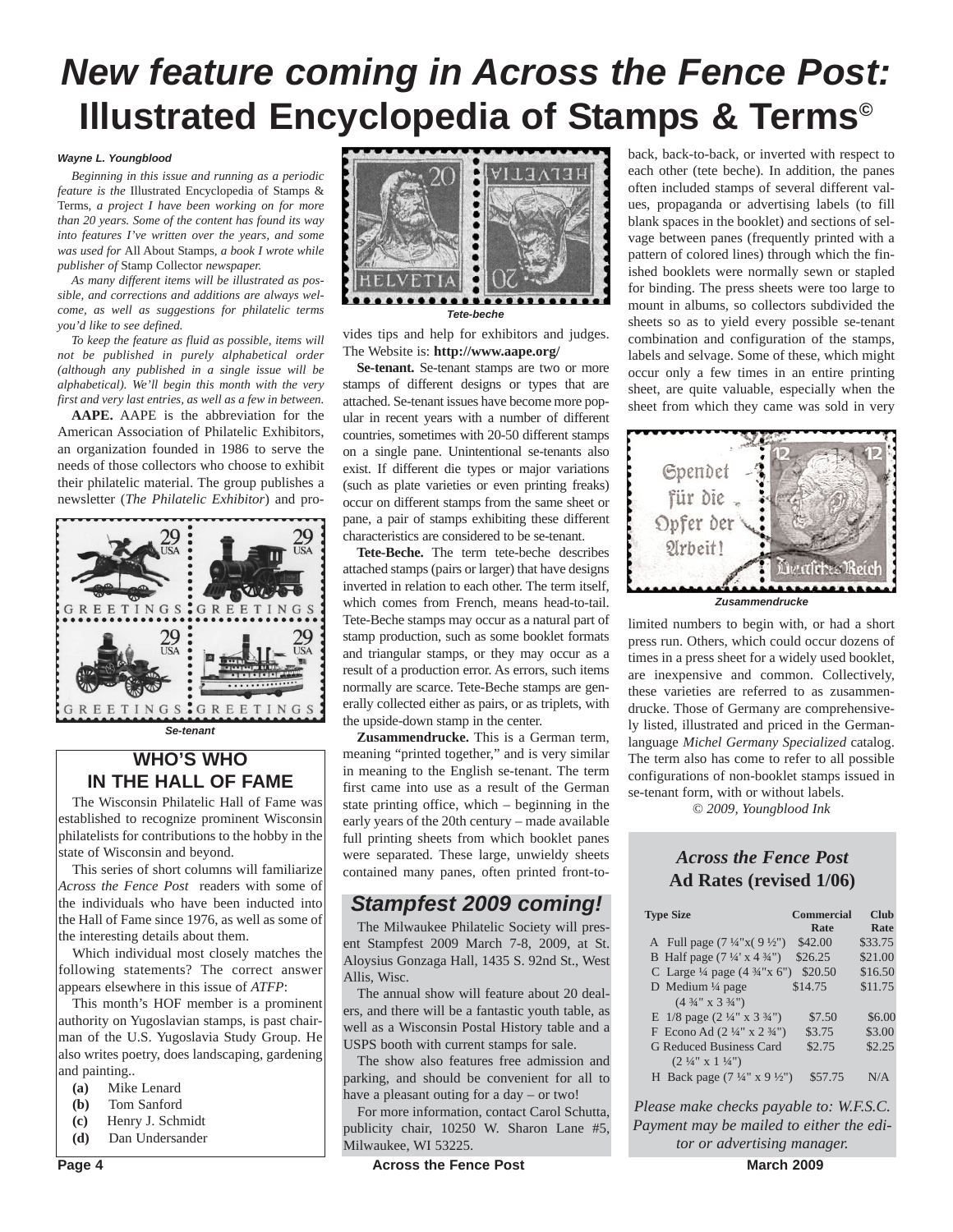

## Show Calendar and Registry

List your show, bourse, auction or other event here! *Calendar listings are free for one WFSC member-club event per year. Classified advertising rates apply for all non-members and other events appearing in this section.*

# **2009 WFSC show schedule\***

\*Some dates and details may be subject to change, and there will likely be additional listings.